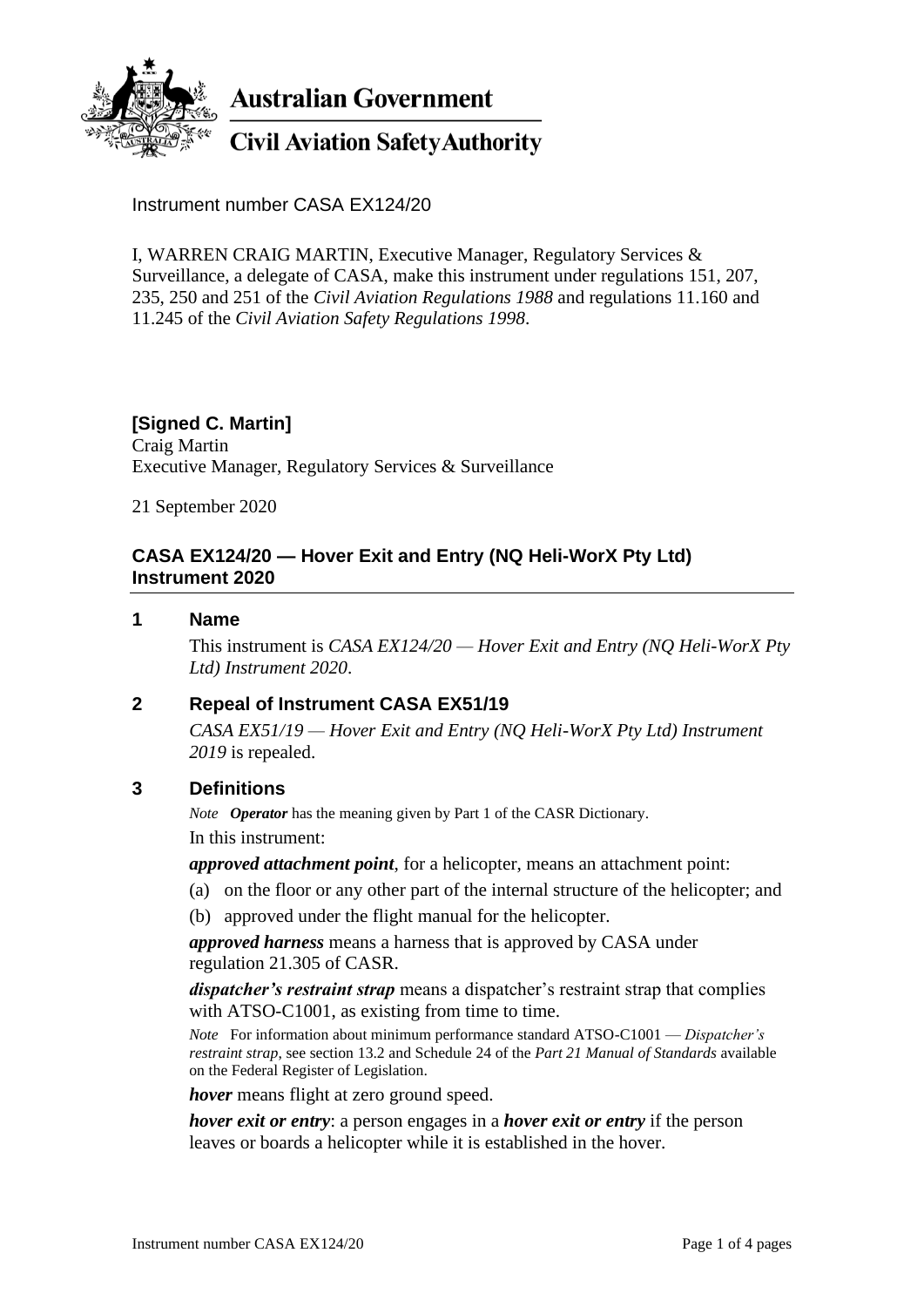### *hover exit or entry operation* means:

- (a) an aerial work operation that involves a hover exit or entry conducted in a helicopter:
	- (i) in a remote area or other area that is difficult to access where the construction of a helicopter landing site is not practicable and it is not practicable to access a suitable natural landing site; or
	- (ii) at a site that has environmental values that would be severely compromised by building a helicopter landing site and that is inhospitable for landing; or
	- (iii) at a site where a landing is not practicable or safe for other, substantially similar, reasons; or
- (b) a related training operation in a helicopter during which, for the purposes of the operation or training, it is necessary for a person to engage in a hover exit or entry.

*NQ Heli-WorX* means the operator with the name NQ Heli-WorX Pty Ltd, ARN 778940.

*rappelling* has the meaning given by subsection 2 of Civil Aviation Order 29.11, as in force from time to time.

*winching* has the meaning given by subsection 2 of Civil Aviation Order 29.11, as in force from time to time.

## **4 Application**

- (1) Subject to subsection (2), this instrument applies in relation to the conduct by NQ Heli-WorX of a hover exit or entry operation:
	- (a) that supports the transport of personnel for the purpose of conducting powerline maintenance functions; or
	- (b) for the purpose of training for an operation mentioned in paragraph (a).
- (2) This instrument does not apply in relation to an operation involving winching or rappelling.

## **5 Exemption — low flying**

For the purposes of regulation 11.160 of CASR, NQ Heli-WorX and the pilot in command of a helicopter are exempt from complying with paragraph 157 (1) (b) of CAR to the extent that:

- (a) the helicopter is engaged in a hover exit or entry operation; and
- (b) flight at a height lower than 500 feet is necessary at the time to enable a person to engage in a hover exit or entry for the purposes of the operation.

*Note* The exemption does not extend to transit flights to or from the location where a hover exit or entry takes place.

### **6 CASA authority — picking up of persons**

For the purposes of paragraph 151 (3) (a) of CAR, a person may be picked up by a helicopter that is engaged in a hover exit or entry operation to the extent necessary at the time to enable the person to board the helicopter for the purposes of the hover exit or entry.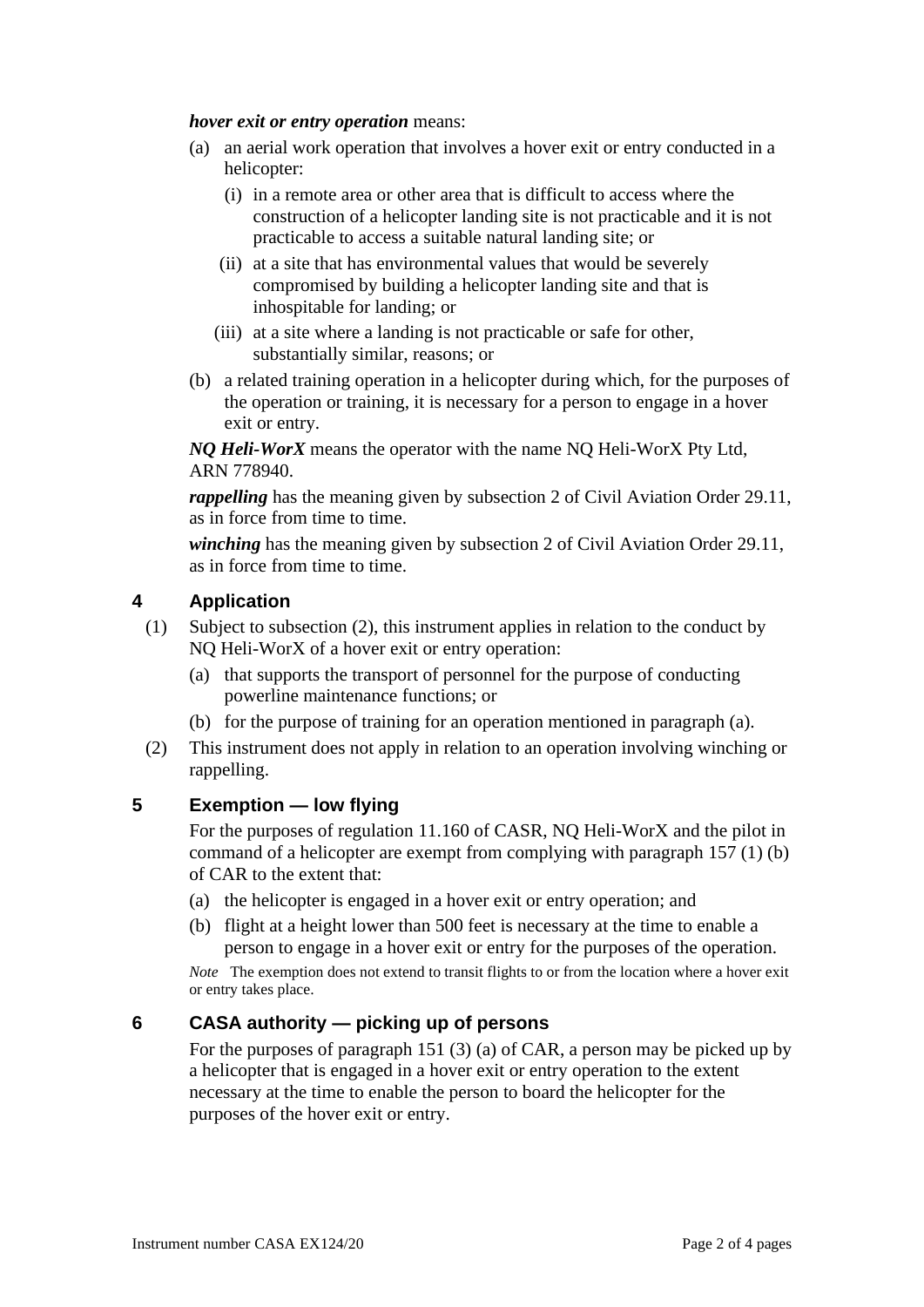# **7 Permission — carriage of person**

For the purposes of subregulation 250 (2) of CAR, a person is permitted to be carried on the Air Access System of a helicopter in a flight conducted for the purposes of a hover exit or entry operation if the person is carried on the Air Access System only to enable the person to engage in the hover exit or entry to or from a powerline tower structure.

# **8 Directions — seats and seat belts**

- (1) This section applies if a helicopter:
	- (a) is established in the hover at or below the height at which a hover exit or entry is to take place; or
	- (b) is manoeuvring into position for the hover exit or entry at a speed not exceeding 40 knots.
- (2) For the purposes of subregulation 251 (9) of CAR, a passenger is not required to wear a seat belt if it enables the passenger to engage in a hover exit or entry for the purposes of a hover exit or entry operation.

*Note* This subsection does not affect the requirements in paragraphs 251 (1) (a), (b) and (d) of CAR to wear a seat belt during take-off and landing, during an instrument approach and in turbulent conditions.

- (3) For subregulations 207 (3) and 235 (7) of CAR, the following provisions do not apply to a person who engages in a hover exit or entry for the purposes of a hover exit or entry operation:
	- (a) subparagraph 3.1 (c) of Civil Aviation Order 20.16.3, as in force from time to time;
	- (b) paragraph 4.1 of Civil Aviation Order 20.16.3, as in force from time to time, to the extent that it requires the person to wear a safety harness or seat belt when the helicopter is flying at a height less than 1 000 feet above the terrain.

# **9 Directions — limitations and communication**

- (1) This section is made under regulation 11.245 of CASR.
- (2) NQ Heli-WorX and the pilot in command must not conduct a hover exit or entry operation unless:
	- (a) a normal landing is not possible; or
	- (b) a normal landing is not safe; or
	- (c) the site at which the hover exit or entry is to occur has environmental values that would be severely compromised by landing the helicopter at the site.
- (3) NQ Heli-WorX and the pilot in command must ensure that a helicopter engaged in a hover exit or entry operation carries only the operating crew and persons who will be, are or were engaging in a hover exit or entry.
- (4) If a person engages in a hover exit or entry and is not wearing a safety harness or seat belt, NQ Heli-WorX and the pilot in command must ensure that the person is wearing an approved harness attached to a dispatcher's restraint strap secured to an approved attachment point in the helicopter while the person is on board the helicopter or on the Air Access System.
- (5) NQ Heli-WorX must:
	- (a) include a copy of this instrument in its operations manual; and